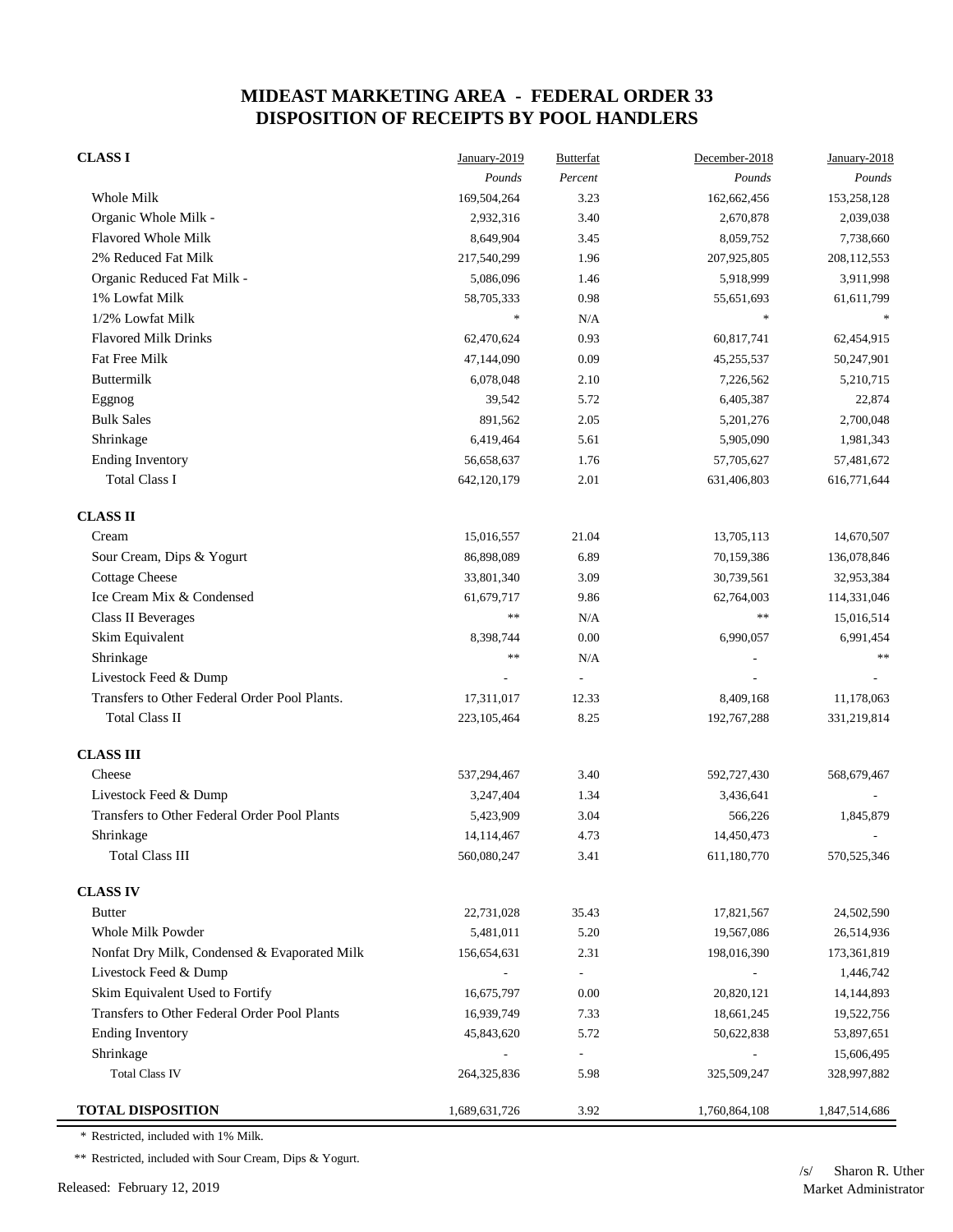| <b>CLASS I</b>                                | February-2019 | <b>Butterfat</b>         | January-2019  | February-2018 |
|-----------------------------------------------|---------------|--------------------------|---------------|---------------|
|                                               | Pounds        | Percent                  | Pounds        | Pounds        |
| Whole Milk                                    | 151,497,258   | 3.25                     | 169,504,264   | 135,819,785   |
| Organic Whole Milk -                          | 1,980,971     | 3.35                     | 2,932,316     | 1,856,674     |
| <b>Flavored Whole Milk</b>                    | 7,881,177     | 3.44                     | 8,649,904     | 7,274,173     |
| 2% Reduced Fat Milk                           | 193,214,110   | 1.97                     | 217,540,299   | 181,518,198   |
| Organic Reduced Fat Milk -                    | 4,013,891     | 1.41                     | 5,086,096     | 2,844,978     |
| 1% Lowfat Milk                                | 54,966,183    | 1.01                     | 58,705,333    | 55,321,562    |
| 1/2% Lowfat Milk                              | $\ast$        | N/A                      | $\frac{1}{2}$ |               |
| <b>Flavored Milk Drinks</b>                   | 61,419,062    | 0.93                     | 62,470,624    | 60,476,931    |
| Fat Free Milk                                 | 42,804,263    | 0.10                     | 47,144,090    | 44,405,376    |
| Buttermilk                                    | 6,016,134     | 2.12                     | 6,078,048     | 4,720,237     |
| Eggnog                                        | 12,209        | 7.10                     | 39,542        | 18,063        |
| <b>Bulk Sales</b>                             | 731,782       | 2.05                     | 891,562       | 910,287       |
| Shrinkage                                     | 5,065,489     | 5.46                     | 6,419,464     | 1,876,779     |
| <b>Ending Inventory</b>                       | 57,929,969    | 1.72                     | 56,658,637    | 61,810,450    |
| <b>Total Class I</b>                          | 587, 532, 498 | 1.99                     | 642,120,179   | 558,853,493   |
| <b>CLASS II</b>                               |               |                          |               |               |
| Cream                                         | 11,416,686    | 20.96                    | 15,016,557    | 14, 117, 755  |
| Sour Cream, Dips & Yogurt                     | 74, 101, 283  | 7.35                     | 86,898,089    | 137,541,236   |
| <b>Cottage Cheese</b>                         | 30,696,435    | 2.59                     | 33,801,340    | 32,206,031    |
| Ice Cream Mix & Condensed                     | 60,562,600    | 9.86                     | 61,679,717    | 114,422,238   |
| <b>Class II Beverages</b>                     | **            | N/A                      | **            | 11,699,588    |
| Skim Equivalent                               | 8,579,708     | 0.00                     | 8,398,744     | 7,602,211     |
| Shrinkage                                     | $\ast$        | N/A                      | $\ast$        | 26,718        |
| Livestock Feed & Dump                         |               |                          |               |               |
| Transfers to Other Federal Order Pool Plants. | 9,045,392     | 16.79                    | 17,311,017    | 11,829,352    |
| <b>Total Class II</b>                         | 194,402,104   | 8.36                     | 223, 105, 464 | 329,445,129   |
| <b>CLASS III</b>                              |               |                          |               |               |
| Cheese                                        | 534,309,367   | 3.37                     | 537,294,467   | 527,490,817   |
| Livestock Feed & Dump                         | 3,100,459     | 1.43                     | 3,247,404     |               |
| Transfers to Other Federal Order Pool Plants  | 1,758,032     | 0.76                     | 5,423,909     | 1,043,783     |
| Shrinkage                                     | 10,283,757    | 5.61                     | 14, 114, 467  |               |
| <b>Total Class III</b>                        | 549,451,615   | 3.40                     | 560,080,247   | 528,534,600   |
| <b>CLASS IV</b>                               |               |                          |               |               |
| <b>Butter</b>                                 | 24,421,550    | 29.09                    | 22,731,028    | 22,875,034    |
| Whole Milk Powder                             | 13,732,197    | 4.82                     | 5,481,011     | 23,805,859    |
| Nonfat Dry Milk, Condensed & Evaporated Milk  | 155,156,462   | 3.40                     | 156,654,631   | 190,418,878   |
| Livestock Feed & Dump                         |               | $\overline{\phantom{a}}$ |               | 836,843       |
| Skim Equivalent Used to Fortify               | 18,004,993    | 0.00                     | 16,675,797    | 12,424,641    |
| Transfers to Other Federal Order Pool Plants  | 16,577,738    | 5.51                     | 16,939,749    | 20,478,211    |
| <b>Ending Inventory</b>                       | 45,667,264    | 5.44                     | 45,843,620    | 51,283,661    |
| Shrinkage                                     |               | $\overline{\phantom{a}}$ |               | 11,273,189    |
| <b>Total Class IV</b>                         | 273,560,204   | 6.01                     | 264,325,836   | 333,396,316   |
| <b>TOTAL DISPOSITION</b>                      | 1,604,946,421 | 3.93                     | 1,689,631,726 | 1,750,229,538 |

\* Restricted, included with 1% Milk.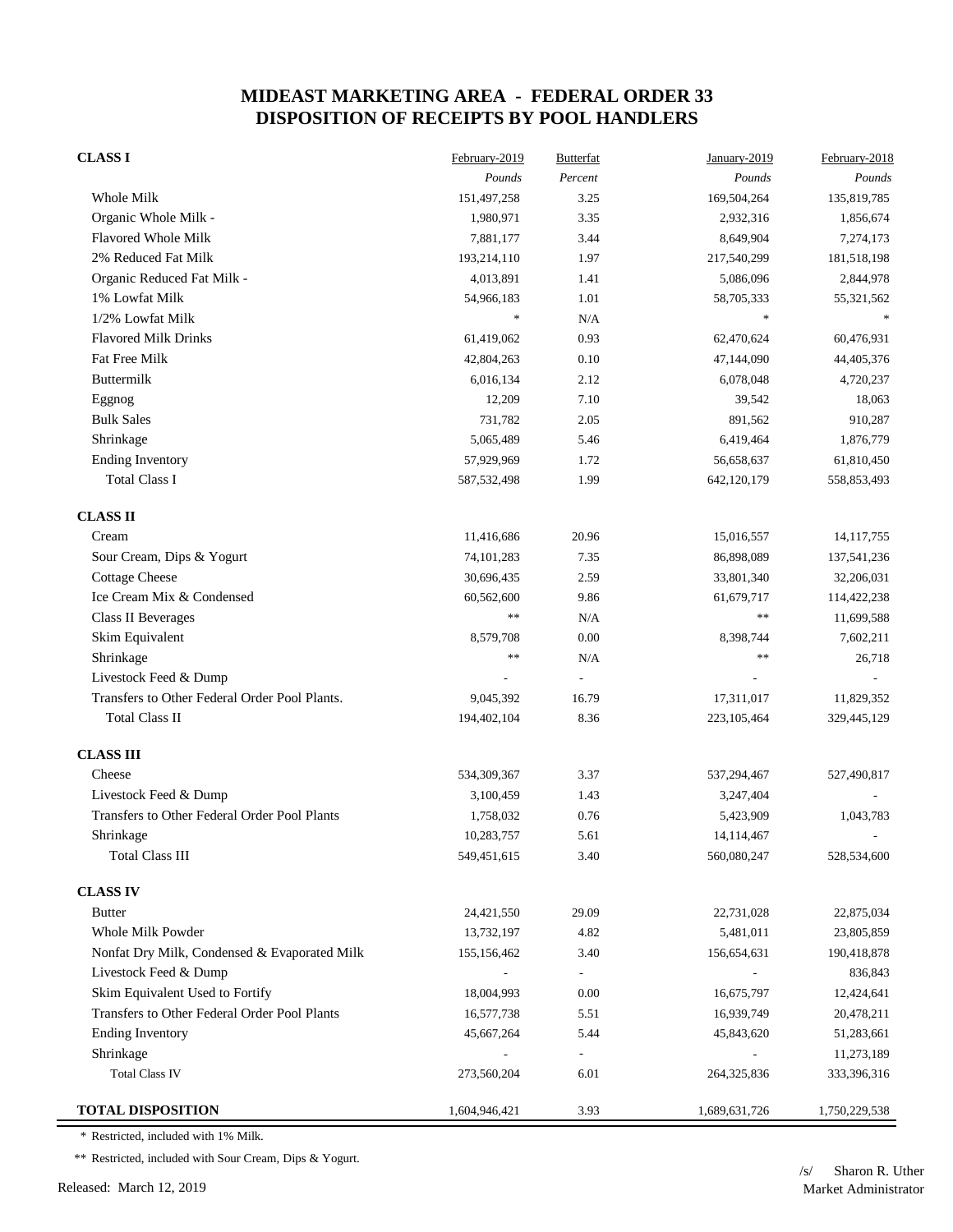| <b>CLASS I</b>                                | March-2019    | <b>Butterfat</b>         | February-2019                     | March-2018    |
|-----------------------------------------------|---------------|--------------------------|-----------------------------------|---------------|
|                                               | Pounds        | Percent                  | Pounds                            | Pounds        |
| Whole Milk                                    | 160,539,622   | 3.27                     | 151,497,258                       | 149,012,152   |
| Organic Whole Milk -                          | 2,598,309     | 3.37                     | 1,980,971                         | 1,980,268     |
| <b>Flavored Whole Milk</b>                    | 8,639,565     | 3.44                     | 7,881,177                         | 8,499,223     |
| 2% Reduced Fat Milk                           | 205,536,317   | 1.97                     | 193,214,110                       | 198,468,678   |
| Organic Reduced Fat Milk -                    | 4,354,972     | 1.39                     | 4,013,891                         | 3,648,907     |
| 1% Lowfat Milk                                | 58,206,586    | 1.00                     | 54,966,183                        | 60,283,533    |
| 1/2% Lowfat Milk                              | 752,874       | 0.41                     | $\frac{d\mathbf{r}}{d\mathbf{r}}$ |               |
| <b>Flavored Milk Drinks</b>                   | 66,354,297    | 0.93                     | 61,419,062                        | 65,139,164    |
| Fat Free Milk                                 | 45,029,801    | 0.10                     | 42,804,263                        | 47,556,572    |
| Buttermilk                                    | 6,721,889     | 2.10                     | 6,016,134                         | 5,535,932     |
| Eggnog                                        | 35,548        | 7.27                     | 12,209                            | 24,674        |
| <b>Bulk Sales</b>                             | 842,946       | 2.06                     | 731,782                           | 820,647       |
| Shrinkage                                     | 3,686,814     | 8.93                     | 5,065,489                         | 1,951,336     |
| <b>Ending Inventory</b>                       | 59,075,684    | 1.70                     | 57,929,969                        | 64,315,467    |
| <b>Total Class I</b>                          | 622, 375, 224 | 2.00                     | 587, 532, 498                     | 607,236,553   |
| <b>CLASS II</b>                               |               |                          |                                   |               |
| Cream                                         | 14,750,736    | 20.58                    | 11,416,686                        | 16,165,151    |
| Sour Cream, Dips & Yogurt                     | 89,187,823    | 6.84                     | 74, 101, 283                      | 130,804,765   |
| <b>Cottage Cheese</b>                         | 33,937,692    | 3.33                     | 30,696,435                        | 37,435,746    |
| Ice Cream Mix & Condensed                     | 76,033,926    | 9.87                     | 60,562,600                        | 132,217,169   |
| <b>Class II Beverages</b>                     | $\ast$        | N/A                      | $\ast$                            | 15, 125, 733  |
| Skim Equivalent                               | 10,827,325    | 0.00                     | 8,579,708                         | 10,189,257    |
| Shrinkage                                     | $**$          | N/A                      | $\ast$                            | $\gg \gg$     |
| Livestock Feed & Dump                         |               | $\overline{\phantom{a}}$ |                                   |               |
| Transfers to Other Federal Order Pool Plants. | 10,573,425    | 17.91                    | 9,045,392                         | 13,370,133    |
| <b>Total Class II</b>                         | 235,310,927   | 8.36                     | 194,402,104                       | 355,307,954   |
| <b>CLASS III</b>                              |               |                          |                                   |               |
| Cheese                                        | 619,379,720   | 3.36                     | 534,309,367                       | 456,797,978   |
| Livestock Feed & Dump                         | 1,929,437     | 2.68                     | 3,100,459                         |               |
| Transfers to Other Federal Order Pool Plants  | 6,192,805     | 1.07                     | 1,758,032                         |               |
| Shrinkage                                     | 14,183,180    | 4.06                     | 10,283,757                        |               |
| <b>Total Class III</b>                        | 641, 685, 142 | 3.35                     | 549,451,615                       | 456,797,978   |
| <b>CLASS IV</b>                               |               |                          |                                   |               |
| <b>Butter</b>                                 | 20,210,868    | 33.82                    | 24,421,550                        | 24,031,279    |
| Whole Milk Powder                             | 12,592,382    | 3.83                     | 13,732,197                        | 26,315,634    |
| Nonfat Dry Milk, Condensed & Evaporated Milk  | 174, 105, 920 | 3.01                     | 155, 156, 462                     | 186,878,071   |
| Livestock Feed & Dump                         |               | $\overline{\phantom{a}}$ |                                   | 938,471       |
| Skim Equivalent Used to Fortify               | 18,674,212    | 0.00                     | 18,004,993                        | 16,484,200    |
| Transfers to Other Federal Order Pool Plants  | 19,444,103    | 6.09                     | 16,577,738                        | 21,701,115    |
| <b>Ending Inventory</b>                       | 56,166,085    | 5.22                     | 45,667,264                        | 50,840,828    |
| Shrinkage                                     |               | $\overline{\phantom{a}}$ |                                   | 11,418,779    |
| <b>Total Class IV</b>                         | 301,193,570   | 5.54                     | 273,560,204                       | 338,608,377   |
| <b>TOTAL DISPOSITION</b>                      | 1,800,564,863 | 3.91                     | 1,604,946,421                     | 1,757,950,862 |

\* Restricted, included with 1% Milk.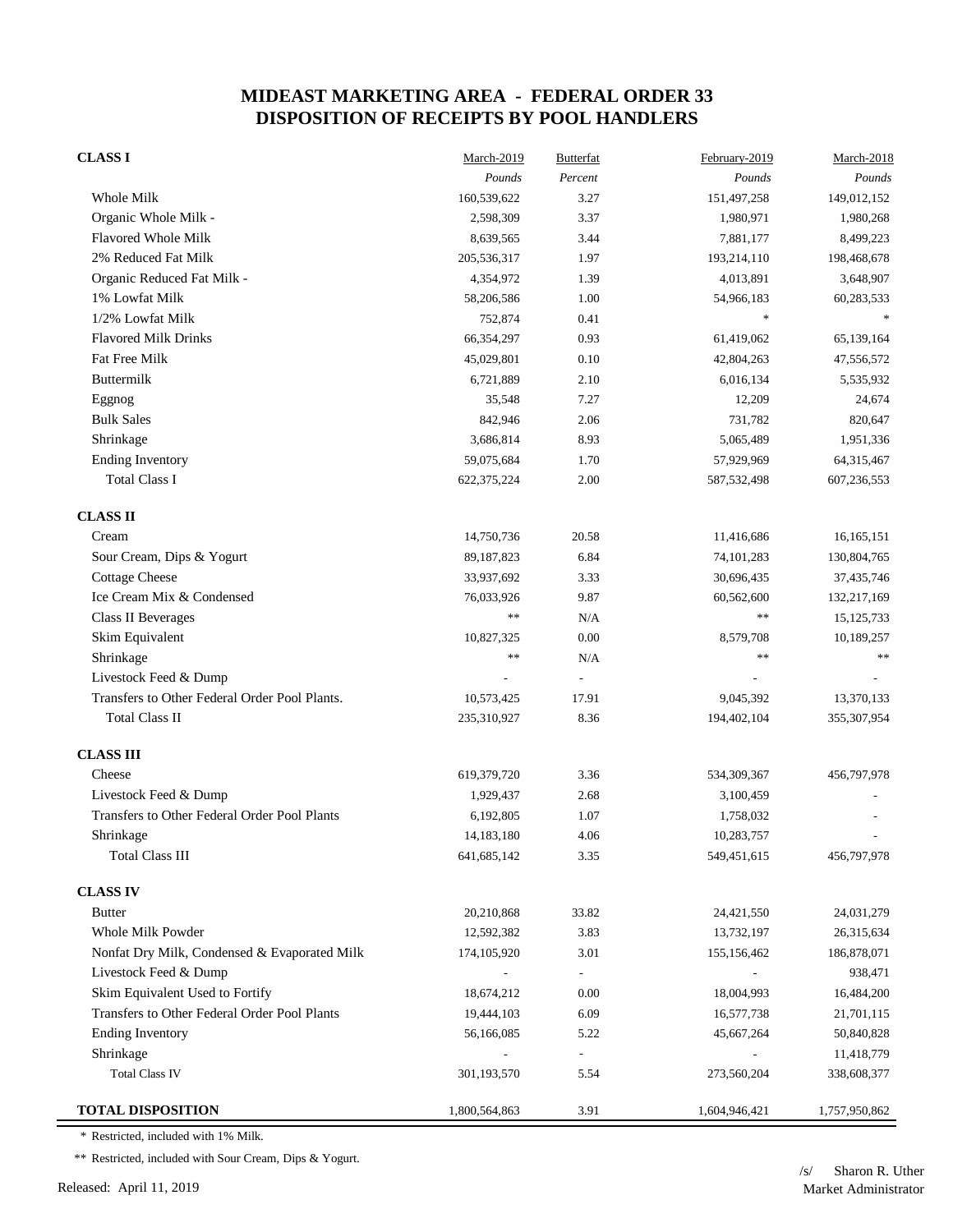| <b>CLASS I</b>                                | April-2019    | <b>Butterfat</b> | March-2019    | April-2018    |
|-----------------------------------------------|---------------|------------------|---------------|---------------|
|                                               | Pounds        | Percent          | Pounds        | Pounds        |
| <b>Whole Milk</b>                             | 156,759,901   | 3.29             | 160,539,622   | 138,677,461   |
| Organic Whole Milk -                          | 2,226,984     | 3.39             | 2,598,309     | 2,007,486     |
| Flavored Whole Milk                           | 8,675,981     | 3.39             | 8,639,565     | 7,849,486     |
| 2% Reduced Fat Milk                           | 200,734,454   | 1.96             | 205,536,317   | 182, 115, 928 |
| Organic Reduced Fat Milk -                    | 4,866,176     | 1.31             | 4,354,972     | 3,013,139     |
| 1% Lowfat Milk                                | 56,395,443    | 1.00             | 58,206,586    | 56,706,068    |
| 1/2% Lowfat Milk                              | 677,123       | 0.43             | 752,874       |               |
| <b>Flavored Milk Drinks</b>                   | 71,710,871    | 0.91             | 66,354,297    | 66,402,551    |
| Fat Free Milk                                 | 42,095,927    | 0.09             | 45,029,801    | 45,622,547    |
| <b>Buttermilk</b>                             | 6,677,579     | 2.06             | 6,721,889     | 5,047,714     |
| Eggnog                                        | 48,206        | 7.70             | 35,548        |               |
| <b>Bulk Sales</b>                             | 912,105       | 2.02             | 842,946       | 724,010       |
| Shrinkage                                     | 5,036,647     | 8.22             | 3,686,814     | 1,839,243     |
| <b>Ending Inventory</b>                       | 62,826,402    | 1.67             | 59,075,684    | 62,862,725    |
| <b>Total Class I</b>                          | 619,643,799   | 2.00             | 622,375,224   | 572,868,358   |
| <b>CLASS II</b>                               |               |                  |               |               |
| Cream                                         | 15,671,772    | 21.04            | 14,750,736    | 15,577,438    |
| Sour Cream, Dips & Yogurt                     | 115,689,777   | 5.58             | 89,187,823    | 139,944,504   |
| <b>Cottage Cheese</b>                         | 35,801,542    | 2.26             | 33,937,692    | 36,674,994    |
| Ice Cream Mix & Condensed                     | 87,661,287    | 9.60             | 76,033,926    | 127,619,375   |
| Class II Beverages                            | $**$          | N/A              | $\ast\ast$    | 13,311,203    |
| Skim Equivalent                               | 11,848,494    | 0.00             | 10,827,325    | 10,760,000    |
| Shrinkage                                     | 416,570       | 8.53%            | $\ast\ast$    | $\ast\ast$    |
| Livestock Feed & Dump                         |               | $\overline{a}$   |               |               |
| Transfers to Other Federal Order Pool Plants. | 11,114,297    | 14.68            | 10,573,425    | 9,232,173     |
| <b>Total Class II</b>                         | 278, 203, 739 | 7.43             | 235,310,927   | 353,119,687   |
| <b>CLASS III</b>                              |               |                  |               |               |
| Cheese                                        | 589,652,200   | 3.49             | 619,379,720   | 547,283,672   |
| Livestock Feed & Dump                         |               |                  | 1,929,437     |               |
| Transfers to Other Federal Order Pool Plants  | 1,310,286     | 8.93             | 6,192,805     | ***           |
| Shrinkage                                     |               |                  | 14,183,180    |               |
| <b>Total Class III</b>                        | 590,962,486   | 3.50             | 641,685,142   | 547,283,672   |
| <b>CLASS IV</b>                               |               |                  |               |               |
| <b>Butter</b>                                 | 20,830,825    | 32.13            | 20,210,868    | 21,990,450    |
| Whole Milk Powder                             | 15,119,846    | 3.41             | 12,592,382    | 26,906,480    |
| Nonfat Dry Milk, Condensed & Evaporated Milk  | 172,659,094   | 2.47             | 174, 105, 920 | 190,531,187   |
| Livestock Feed & Dump                         | 2,506,545     | 0.62             |               | 4,289,493     |
| Skim Equivalent Used to Fortify               | 18,700,719    | 0.00             | 18,674,212    | 17,101,306    |
| Transfers to Other Federal Order Pool Plants  | 20,875,483    | 4.84             | 19,444,103    | 25,017,027    |
| <b>Ending Inventory</b>                       | 45,971,093    | 4.98             | 56,166,085    | 55,405,564    |
| Shrinkage                                     | 14,875,586    | 4.35             |               | 13,597,458    |
| <b>Total Class IV</b>                         | 311,539,191   | 4.97             | 301,193,570   | 354,838,965   |
| <b>TOTAL DISPOSITION</b>                      | 1,800,349,215 | 3.85             | 1,800,564,863 | 1,828,110,682 |

\* Restricted, included with 1% Milk.

\*\* Restricted, included with Sour Cream, Dips & Yogurt.

\*\*\* Restricted, included with Cheese.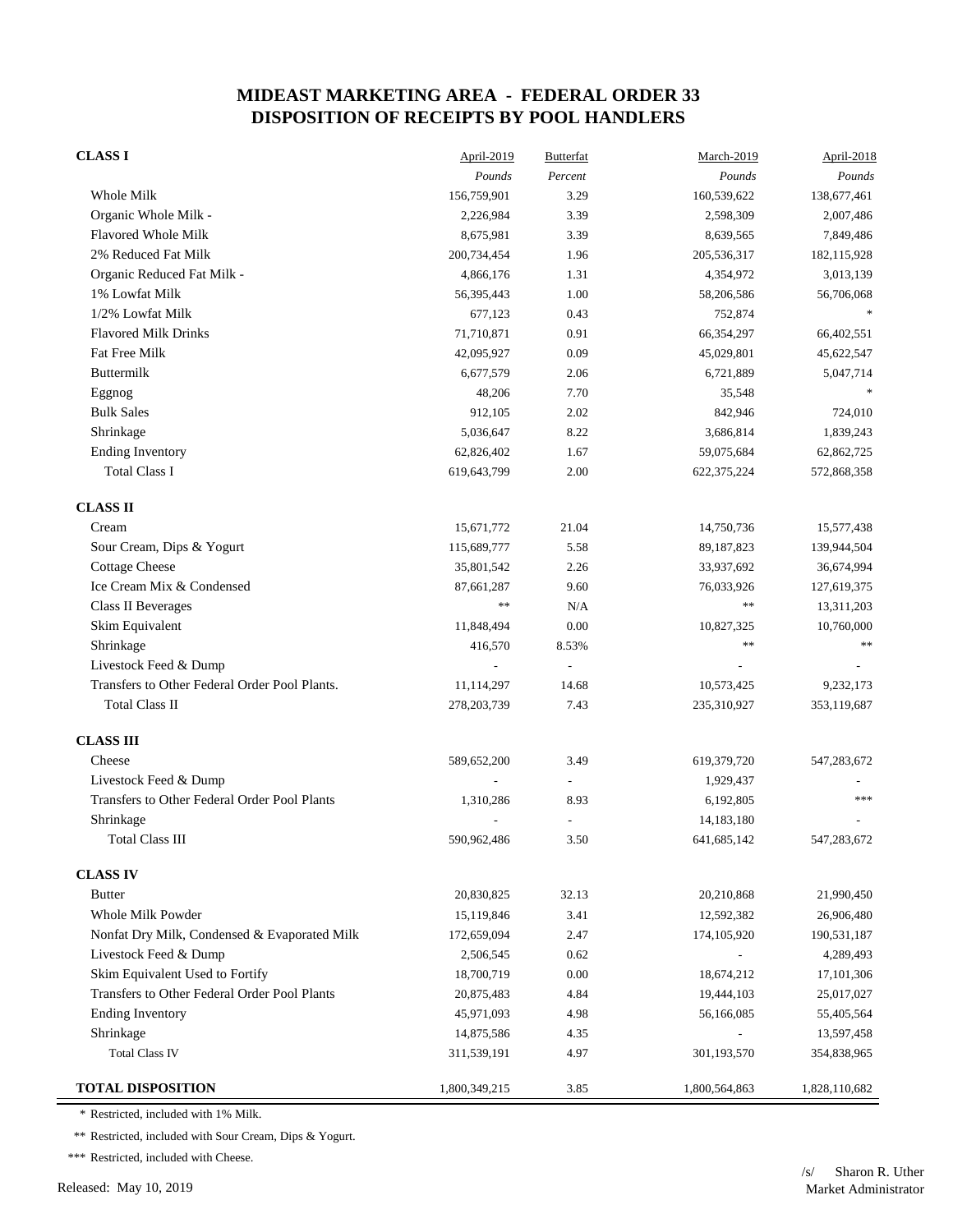| <b>CLASS I</b>                                | May-2019      | <b>Butterfat</b>         | <b>April-2019</b> | $May-2018$    |
|-----------------------------------------------|---------------|--------------------------|-------------------|---------------|
|                                               | Pounds        | Percent                  | Pounds            | Pounds        |
| Whole Milk                                    | 160,858,205   | 3.25                     | 156,759,901       | 140,866,181   |
| Organic Whole Milk -                          | 2,518,653     | 3.37                     | 2,226,984         | 1,996,075     |
| <b>Flavored Whole Milk</b>                    | 8,667,490     | 3.39                     | 8,675,981         | 8,164,132     |
| 2% Reduced Fat Milk                           | 198,180,838   | 1.96                     | 200,734,454       | 186,864,294   |
| Organic Reduced Fat Milk -                    | 4,754,313     | 1.31                     | 4,866,176         | 3,957,615     |
| 1% Lowfat Milk                                | 57,764,216    | 1.00                     | 56,395,443        | 56,933,348    |
| 1/2% Lowfat Milk                              | $\ast$        | N/A                      | 677,123           |               |
| <b>Flavored Milk Drinks</b>                   | 69,700,483    | 0.97                     | 71,710,871        | 66,215,577    |
| Fat Free Milk                                 | 44,390,878    | 0.10                     | 42,095,927        | 47,169,647    |
| Buttermilk                                    | 5,855,821     | 2.08                     | 6,677,579         | 5,698,988     |
| Eggnog                                        | $\ast$        | N/A                      | 48,206            |               |
| <b>Bulk Sales</b>                             | 690,980       | 2.08                     | 912,105           | 720,112       |
| Shrinkage                                     | 4,959,839     | 9.34                     | 5,036,647         | 2,090,619     |
| <b>Ending Inventory</b>                       | 62,927,813    | 1.75                     | 62,826,402        | 58,626,602    |
| <b>Total Class I</b>                          | 621,269,529   | 2.02                     | 619,643,799       | 579,303,190   |
| <b>CLASS II</b>                               |               |                          |                   |               |
| Cream                                         | 16,203,270    | 20.96                    | 15,671,772        | 15,129,822    |
| Sour Cream, Dips & Yogurt                     | 138,155,815   | 5.59                     | 115,689,777       | 149,754,808   |
| <b>Cottage Cheese</b>                         | 33,803,554    | 2.52                     | 35,801,542        | 42,021,991    |
| Ice Cream Mix & Condensed                     | 109,703,063   | 8.37                     | 87,661,287        | 142, 102, 939 |
| Class II Beverages                            | $\ast\ast$    | N/A                      | $\ast\ast$        | 10,167,368    |
| Skim Equivalent                               | 14,331,699    | 0.00                     | 11,848,494        | 13,659,152    |
| Shrinkage                                     | 5,208         | 88.48                    | 416,570           | 12,440,546    |
| Livestock Feed & Dump                         |               | $\overline{\phantom{a}}$ |                   | 7,863,496     |
| Transfers to Other Federal Order Pool Plants. | 17,990,010    | 11.26                    | 11,114,297        | 10,391,909    |
| Total Class II                                | 330,192,619   | 7.02                     | 278, 203, 739     | 403,532,031   |
| <b>CLASS III</b>                              |               |                          |                   |               |
| Cheese                                        | 632,438,282   | 3.32                     | 589,652,200       | 475,965,678   |
| Livestock Feed & Dump                         |               |                          |                   |               |
| Transfers to Other Federal Order Pool Plants  | 4,134,246     | 2.74                     | 1,310,286         | 5,033,434     |
| Shrinkage                                     |               |                          |                   |               |
| Total Class III                               | 636,572,528   | 3.31                     | 590,962,486       | 480,999,112   |
| <b>CLASS IV</b>                               |               |                          |                   |               |
| <b>Butter</b>                                 | 22,562,579    | 36.42                    | 20,830,825        | 22,413,249    |
| <b>Whole Milk Powder</b>                      | 27,086,082    | 3.45                     | 15,119,846        | 34,276,388    |
| Nonfat Dry Milk, Condensed & Evaporated Milk  | 225,032,656   | 1.75                     | 172,659,094       | 205,498,403   |
| Livestock Feed & Dump                         | 1,869,950     | 3.20                     | 2,506,545         |               |
| Skim Equivalent Used to Fortify               | 21,270,767    | 0.00                     | 18,700,719        | 18,918,438    |
| Transfers to Other Federal Order Pool Plants  | 21,340,888    | 4.60                     | 20,875,483        | 28,579,399    |
| <b>Ending Inventory</b>                       | 48,616,280    | 4.48                     | 45,971,093        | 54,340,866    |
| Shrinkage                                     | 14,261,405    | 4.84                     | 14,875,586        |               |
| <b>Total Class IV</b>                         | 382,040,607   | 4.45                     | 311,539,191       | 364,026,743   |
| <b>TOTAL DISPOSITION</b>                      | 1,970,075,283 | 3.75                     | 1,800,349,215     | 1,827,861,076 |

\* Restricted, included with 1% Milk.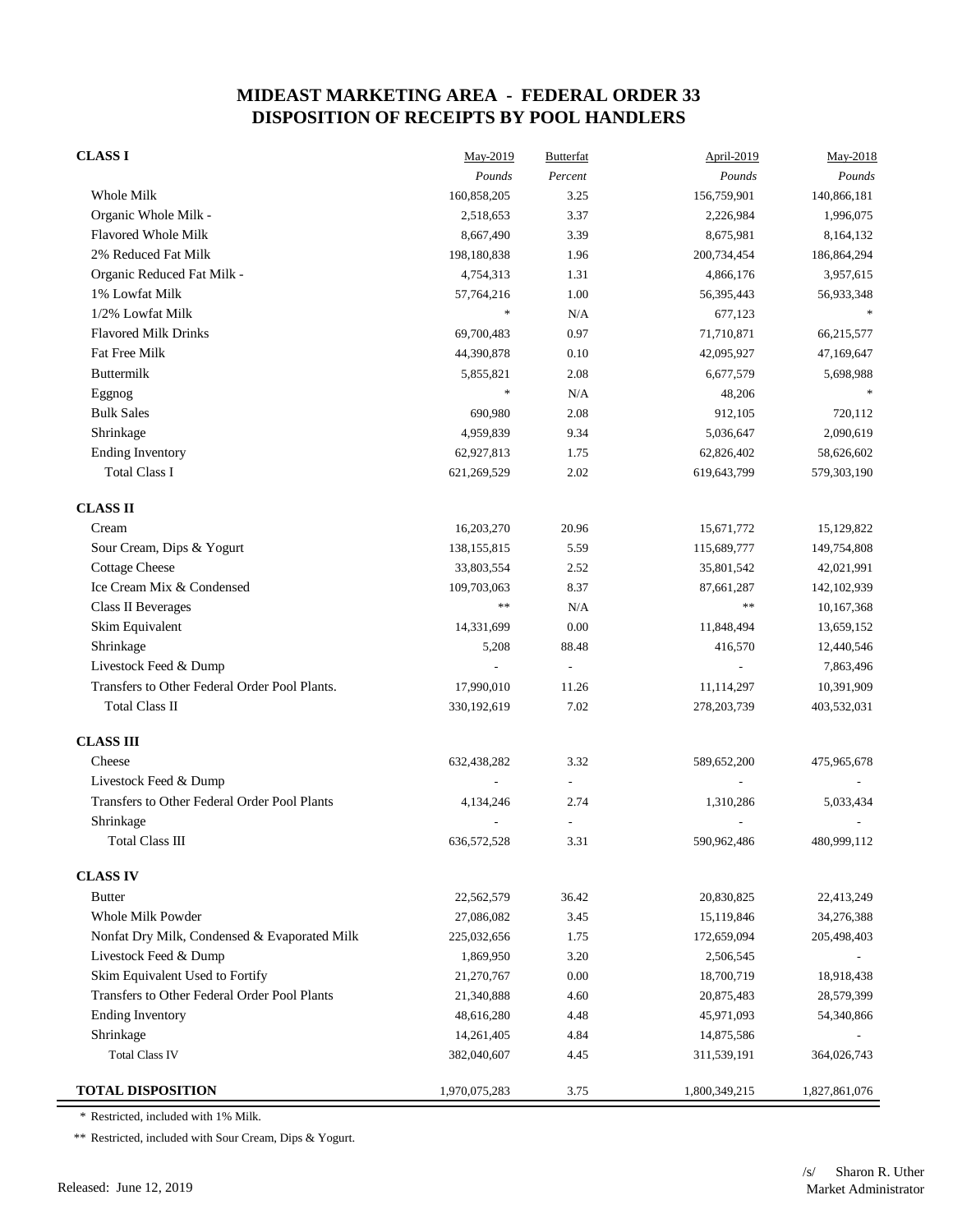#### **CLASS I** June-2019 Butterfat May-2019 May-2019 June-2018 *Pounds Percent Pounds Pounds* Whole Milk 150,135,590 3.26 160,858,205 136,917,378 Organic Whole Milk - 2,392,179 3.38 2,518,653 1,530,396 Flavored Whole Milk 7,745,510 3.37 8,667,490 7,545,002 2% Reduced Fat Milk 191,349,090 1.95 198,180,838 182,116,525 Organic Reduced Fat Milk -  $4.113,057$   $1.36$   $4.754,313$   $3.236,375$ 1% Lowfat Milk 49,965,162 1.00 57,764,216 49,493,840 1/2% Lowfat Milk 81,506 0.24 Flavored Milk Drinks 43,875,593 1.11 69,700,483 44,150,098 Fat Free Milk  $39,855,682$   $0.11$   $44,390,878$   $43,271,293$ Buttermilk 5,096,977 5,096,977 6,153,540 5,053,540 5,055,821 5,096,977  $\text{Eggnog}$   $\text{*}$   $\text{N/A}$   $\text{*}$ Bulk Sales 1,592,852 2.86 690,980 1,256,169 Shrinkage 2,927,446 3,997,052 10.66 4,959,839 2,927,446 Ending Inventory 61,353,047 61,928,790 61,928,790 62,927,813 61,353,047 Total Class I 563,185,603 2.08 621,269,529 538,894,546  **CLASS II** Cream 16,956,966 26.12 16,9203,270 11,174,852 Sour Cream, Dips & Yogurt 130,577,766 5.70 138,155,815 137,544,691 Cottage Cheese 31,442,366 2.52 33,803,554 36,907,358 Ice Cream Mix & Condensed 103,760,027 8.29 109,703,063 142,671,943 Class II Beverages **the contract of the contract of the contract of the contract of the contract of the contract of the contract of the contract of the contract of the contract of the contract of the contract of the contra** Skim Equivalent 11,880,015 - 14,331,699 12,868,415 Shrinkage 52,240 55 and 5,208 52,240 Livestock Feed & Dump - - - - Transfers to Other Federal Order Pool Plants.  $9,319,690$  12.71 17,990,010 15,648,582 Total Class II 303,936,830 7.39 330,192,619 372,056,853  **CLASS III** Cheese 632,438,282 609,360,245 632,438,282 609,360,245 Livestock Feed & Dump  $1,851,351$   $2.35$ Transfers to Other Federal Order Pool Plants 4,017,532 1.74 4,134,246 6,328,407 Shrinkage 14,050,552 4.26 - - Total Class III 655,676,421 5.16 636,572,528 615,688,652  **CLASS IV** Butter 22,464,785 22,464,785 22,464,785 22,464,785 22,464,785 22,464,785 Whole Milk Powder 22,787,492 3.82 27,086,082 24,858,067 Nonfat Dry Milk, Condensed & Evaporated Milk 182,458,429 1.24 225,032,656 186,096,023 Livestock Feed & Dump 0.897,837 Skim Equivalent Used to Fortify 18,077,366 - 21,270,767 19,269,514 Transfers to Other Federal Order Pool Plants 19,591,901 5.03 21,340,888 28,241,213 Ending Inventory 60,573,165 50,905,813 5.02 48,616,280 50,573,165 Shrinkage 11,960,182 and 14,261,405 11,960,182 Total Class IV 311,708,562 4.14 382,040,607 353,360,786

**TOTAL DISPOSITION** 1,834,507,416 3.70 1,970,075,283 1,880,000,837

\* Restricted, included with 1% Milk.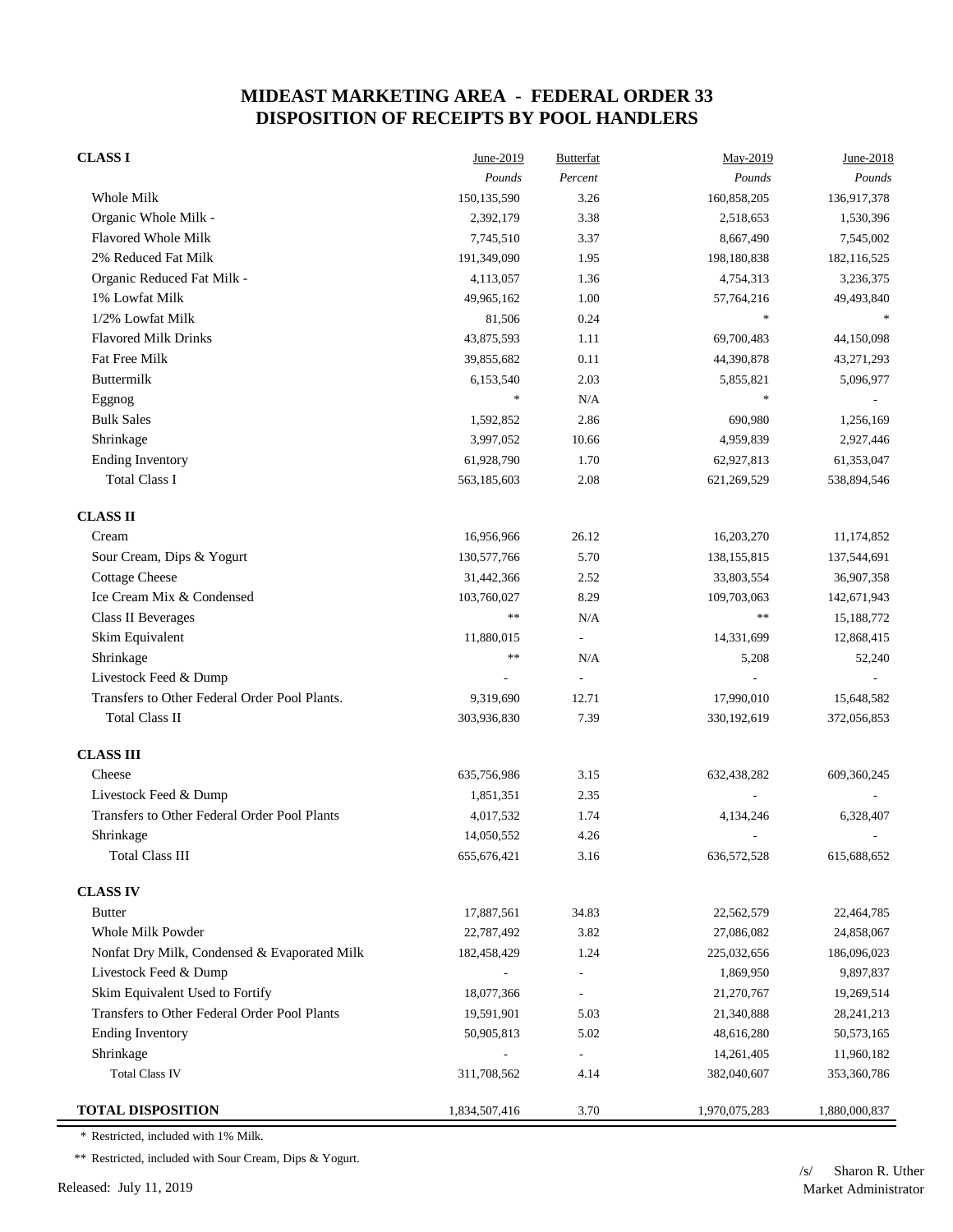| <b>CLASS I</b>                                | July-2019     | <b>Butterfat</b>         | June-2019         | July-2018     |
|-----------------------------------------------|---------------|--------------------------|-------------------|---------------|
|                                               | Pounds        | Percent                  | Pounds            | Pounds        |
| Whole Milk                                    | 156, 122, 795 | 3.26                     | 150,135,590       | 139,686,131   |
| Organic Whole Milk -                          | 2,085,790     | 3.56                     | 2,392,179         | 1,937,355     |
| <b>Flavored Whole Milk</b>                    | 7,885,189     | 3.38                     | 7,745,510         | 7,681,491     |
| 2% Reduced Fat Milk                           | 198,024,450   | 1.95                     | 191,349,090       | 184,308,271   |
| Organic Reduced Fat Milk -                    | 4,905,015     | 1.38                     | 4,113,057         | 3,162,980     |
| 1% Lowfat Milk                                | 49,678,969    | 1.00                     | 49,965,162        | 51,614,520    |
| 1/2% Lowfat Milk                              | $\frac{1}{2}$ | N/A                      | 81,506            |               |
| <b>Flavored Milk Drinks</b>                   | 45,385,153    | 1.12                     | 43,875,593        | 43,346,551    |
| <b>Fat Free Milk</b>                          | 39,696,455    | 0.09                     | 39,855,682        | 42,495,870    |
| Buttermilk                                    | 6,713,994     | 2.04                     | 6,153,540         | 5,337,223     |
| Eggnog                                        | $\ast$        | N/A                      | $\frac{1}{2} \xi$ |               |
| <b>Bulk Sales</b>                             | 1,153,628     | 2.95                     | 1,592,852         | 1,350,487     |
| Shrinkage                                     | 7,337,945     | 6.35                     | 3,997,052         | 4,697,373     |
| <b>Ending Inventory</b>                       | 62,786,028    | 1.70                     | 61,928,790        | 60,813,036    |
| <b>Total Class I</b>                          | 581,775,411   | 2.08                     | 563,185,603       | 546, 431, 288 |
| <b>CLASS II</b>                               |               |                          |                   |               |
| Cream                                         | 13,657,768    | 22.37                    | 16,956,966        | 12,709,777    |
| Sour Cream, Dips & Yogurt                     | 138,096,207   | 6.34                     | 130,577,766       | 111,739,091   |
| <b>Cottage Cheese</b>                         | 38,987,301    | 2.52                     | 31,442,366        | 37,264,697    |
| Ice Cream Mix & Condensed                     | 128,631,814   | 8.01                     | 103,760,027       | 104,967,803   |
| Class II Beverages                            | 15,051,743    | 1.73                     | $\ast$            | 14,562,271    |
| Skim Equivalent                               | 13,306,378    | 0.00                     | 11,880,015        | 13,453,268    |
| Shrinkage                                     | 612,223       | 0.58                     | $* *$             | $\ast$        |
| Livestock Feed & Dump                         |               | $\overline{\phantom{a}}$ |                   |               |
| Transfers to Other Federal Order Pool Plants. | 12,138,670    | 17.41                    | 9,319,690         | 7,211,393     |
| <b>Total Class II</b>                         | 360,482,104   | 7.07                     | 303,936,830       | 301,908,300   |
| <b>CLASS III</b>                              |               |                          |                   |               |
| Cheese                                        | 624,142,964   | 2.98                     | 635,756,986       | 641,649,160   |
| Livestock Feed & Dump                         |               |                          | 1,851,351         | 2,551,092     |
| Transfers to Other Federal Order Pool Plants  | 811,673       | 8.69                     | 4,017,532         | 1,473,550     |
| Shrinkage                                     |               | $\overline{a}$           | 14,050,552        | 13,733,971    |
| <b>Total Class III</b>                        | 624,954,637   | 2.99                     | 655, 676, 421     | 659,407,773   |
| <b>CLASS IV</b>                               |               |                          |                   |               |
| <b>Butter</b>                                 | 14,160,180    | 39.56                    | 17,887,561        | 15,128,306    |
| Whole Milk Powder                             | 18,858,614    | 3.68                     | 22,787,492        | 21,116,104    |
| Nonfat Dry Milk, Condensed & Evaporated Milk  | 154, 104, 820 | 1.14                     | 182,458,429       | 166, 131, 369 |
| Livestock Feed & Dump                         | 3,621,714     | 1.41                     |                   |               |
| Skim Equivalent Used to Fortify               | 13,478,864    | 0.00                     | 18,077,366        | 18,253,242    |
| Transfers to Other Federal Order Pool Plants  | 18,931,619    | 5.65                     | 19,591,901        | 22,493,565    |
| <b>Ending Inventory</b>                       | 46,788,209    | 4.84                     | 50,905,813        | 45,237,624    |
| Shrinkage                                     | 14,980,541    | 4.27                     |                   |               |
| <b>Total Class IV</b>                         | 284,924,561   | 4.24                     | 311,708,562       | 288,360,210   |
| <b>TOTAL DISPOSITION</b>                      | 1,852,136,713 | 3.69                     | 1,834,507,416     | 1,796,107,571 |

\* Restricted, included with 1% Milk.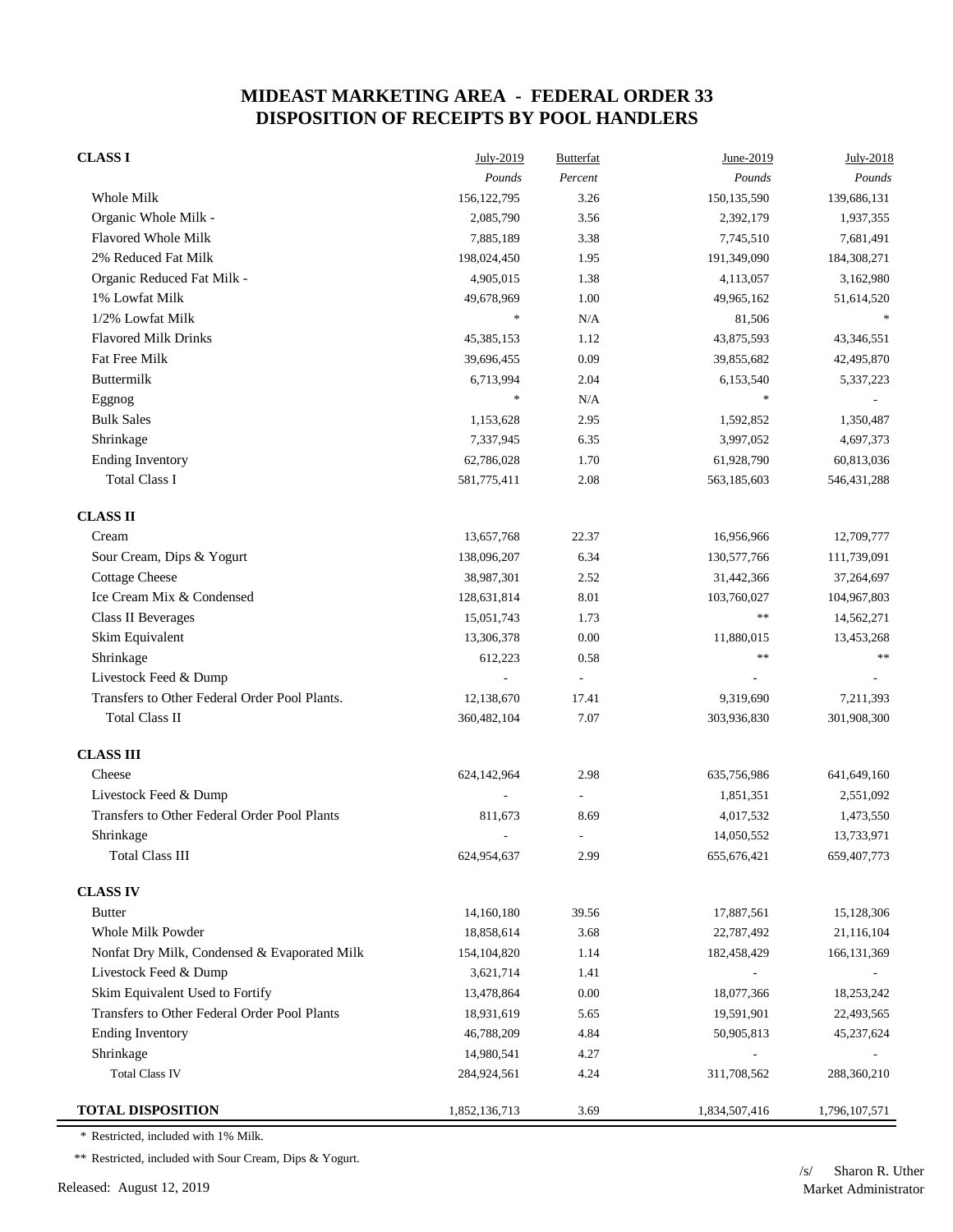| <b>CLASS I</b>                                | August-2019   | <b>Butterfat</b>         | July-2019     | August-2018   |
|-----------------------------------------------|---------------|--------------------------|---------------|---------------|
|                                               | Pounds        | Percent                  | Pounds        | Pounds        |
| Whole Milk                                    | 157,965,071   | 3.25                     | 156, 122, 795 | 152,325,667   |
| Organic Whole Milk -                          | 2,116,619     | 3.40                     | 2,085,790     | 1,759,716     |
| <b>Flavored Whole Milk</b>                    | 8,737,878     | 3.40                     | 7,885,189     | 8,496,631     |
| 2% Reduced Fat Milk                           | 199,376,232   | 1.96                     | 198,024,450   | 199,257,471   |
| Organic Reduced Fat Milk -                    | 4,204,000     | 1.32                     | 4,905,015     | 3,589,928     |
| 1% Lowfat Milk                                | 54,816,468    | 1.01                     | 49,678,969    | 58,462,066    |
| 1/2% Lowfat Milk                              | $\frac{1}{2}$ | N/A                      | $\ast$        | $\ast$        |
| <b>Flavored Milk Drinks</b>                   | 59,823,242    | 1.01                     | 45, 385, 153  | 60,488,988    |
| Fat Free Milk                                 | 41,170,582    | 0.10                     | 39,696,455    | 47,167,524    |
| Buttermilk                                    | 6,521,810     | 2.08                     | 6,713,994     | 5,559,468     |
| Eggnog                                        | 15,126        | 7.67                     | $\ast$        |               |
| <b>Bulk Sales</b>                             | 4,423,142     | 2.26                     | 1,153,628     | 5,153,118     |
| Shrinkage                                     | 8,916,784     | 4.84                     | 7,337,945     | 6,414,226     |
| <b>Ending Inventory</b>                       | 69,669,376    | 1.67                     | 62,786,028    | 65, 632, 323  |
| <b>Total Class I</b>                          | 617,756,330   | 2.02                     | 581,775,411   | 614, 307, 126 |
| <b>CLASS II</b>                               |               |                          |               |               |
| Cream                                         | 16,122,432    | 22.04                    | 13,657,768    | 16,212,238    |
| Sour Cream, Dips & Yogurt                     | 140,400,874   | 5.38                     | 138,096,207   | 150,832,882   |
| <b>Cottage Cheese</b>                         | 39,097,860    | 2.33                     | 38,987,301    | 38,640,617    |
| Ice Cream Mix & Condensed                     | 122,836,622   | 7.74                     | 128,631,814   | 139, 194, 424 |
| <b>Class II Beverages</b>                     | 9,768,845     | 2.67                     | 15,051,743    | 12,158,831    |
| Skim Equivalent                               | 11,806,586    | 0.00                     | 13,306,378    | 12,199,429    |
| Shrinkage                                     | 1,272,690     | 2.47                     | 612,223       | $\gg \gg$     |
| Livestock Feed & Dump                         |               | $\overline{\phantom{a}}$ |               |               |
| Transfers to Other Federal Order Pool Plants. | 10,837,276    | 20.54                    | 12,138,670    | 16,112,517    |
| <b>Total Class II</b>                         | 352,143,185   | 6.83                     | 360,482,104   | 385,350,938   |
| <b>CLASS III</b>                              |               |                          |               |               |
| Cheese                                        | 543,479,781   | 3.28                     | 624,142,964   | 554,044,800   |
| Livestock Feed & Dump                         |               |                          |               |               |
| Transfers to Other Federal Order Pool Plants  | 6,629,240     | 12.88                    | 811,673       | 8,183,417     |
| Shrinkage                                     |               | $\overline{\phantom{a}}$ |               |               |
| <b>Total Class III</b>                        | 550,109,021   | 3.39                     | 624,954,637   | 562,228,217   |
| <b>CLASS IV</b>                               |               |                          |               |               |
| <b>Butter</b>                                 | 12,726,182    | 42.88                    | 14,160,180    | 19,817,027    |
| Whole Milk Powder                             | 22,118,386    | 2.88                     | 18,858,614    | 26,868,467    |
| Nonfat Dry Milk, Condensed & Evaporated Milk  | 144,853,391   | 2.70                     | 154,104,820   | 148,991,343   |
| Livestock Feed & Dump                         | 1,728,418     | 5.25                     | 3,621,714     | 2,360,561     |
| Skim Equivalent Used to Fortify               | 16,977,534    | 0.00                     | 13,478,864    | 20,708,441    |
| Transfers to Other Federal Order Pool Plants  | 22,125,431    | 7.72                     | 18,931,619    | 18,132,399    |
| <b>Ending Inventory</b>                       | 51,211,366    | 4.92                     | 46,788,209    | 42,968,980    |
| Shrinkage                                     | 17,208,428    | 3.92                     | 14,980,541    | 14,490,289    |
| <b>Total Class IV</b>                         | 288,949,136   | 3.97                     | 284,924,561   | 294,337,507   |
| <b>TOTAL DISPOSITION</b>                      | 1,808,957,672 | 3.69                     | 1,852,136,713 | 1,856,223,788 |

\* Restricted, included with 1% Milk.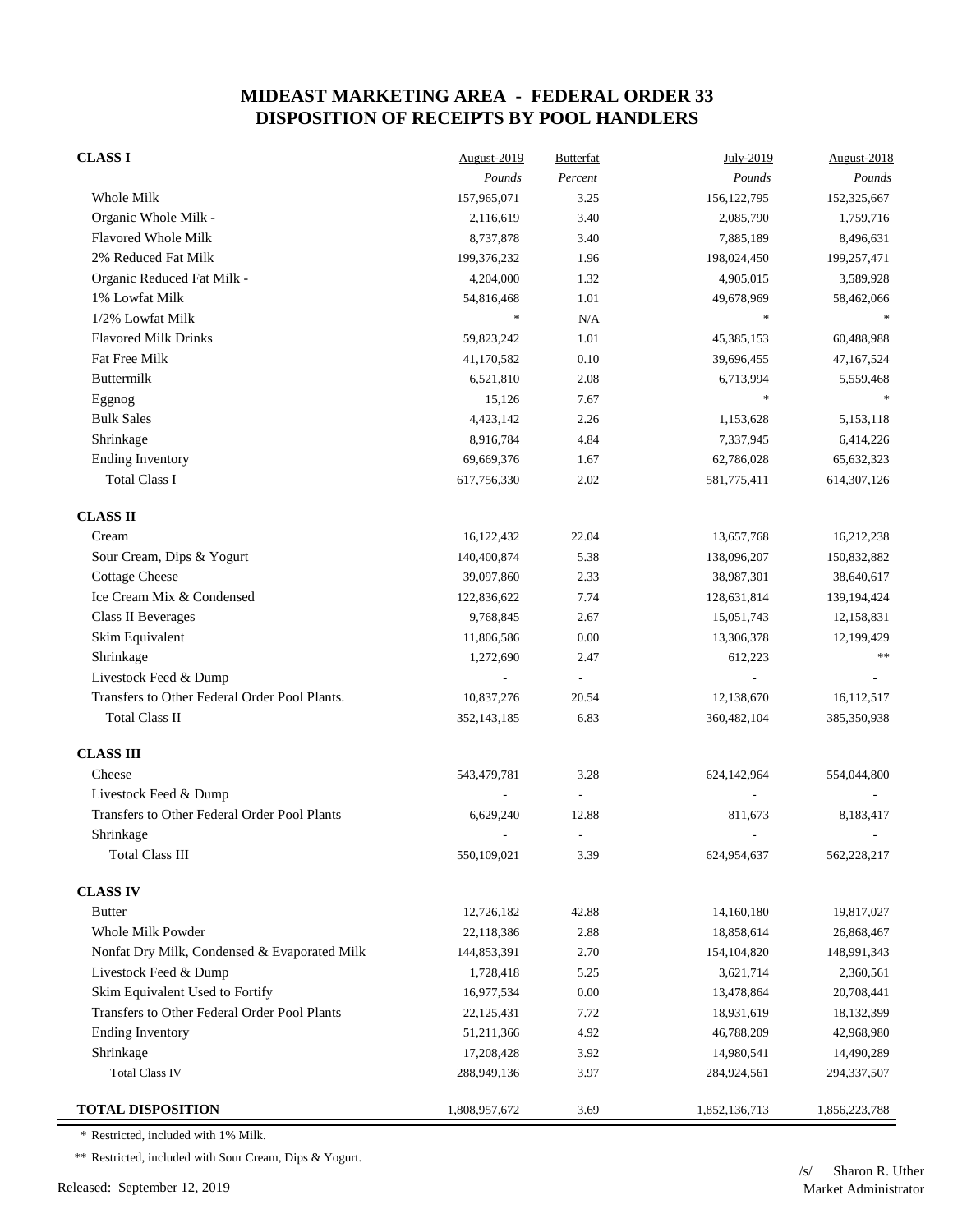| <b>CLASS I</b>                                | September-2019 | <b>Butterfat</b> | August-2019              | September-2018 |
|-----------------------------------------------|----------------|------------------|--------------------------|----------------|
|                                               | Pounds         | Percent          | Pounds                   | Pounds         |
| Whole Milk                                    | 145,228,814    | 3.25             | 157,965,071              | 145,943,335    |
| Organic Whole Milk -                          | 2,296,921      | 3.36             | 2,116,619                | 1,974,888      |
| <b>Flavored Whole Milk</b>                    | 8,014,640      | 3.38             | 8,737,878                | 8,135,960      |
| 2% Reduced Fat Milk                           | 183,213,605    | 1.96             | 199,376,232              | 190,705,331    |
| Organic Reduced Fat Milk -                    | 3,936,875      | 1.35             | 4,204,000                | 3,716,343      |
| 1% Lowfat Milk                                | 54, 587, 853   | 1.01             | 54,816,468               | 56,202,017     |
| 1/2% Lowfat Milk                              | $\frac{1}{2}$  | N/A              | $\frac{1}{2}$            |                |
| <b>Flavored Milk Drinks</b>                   | 69,468,421     | 0.94             | 59,823,242               | 65,667,694     |
| Fat Free Milk                                 | 39,500,523     | 0.11             | 41,170,582               | 44,811,730     |
| Buttermilk                                    | 6,292,553      | 2.10             | 6,521,810                | 5,135,098      |
| Eggnog                                        | 272,594        | 6.55             | 15,126                   | 298,499        |
| <b>Bulk Sales</b>                             | 9,980,148      | 2.36             | 4,423,142                | 7,591,853      |
| Shrinkage                                     | 8,518,699      | 9.31             | 8,916,784                | 7,722,712      |
| <b>Ending Inventory</b>                       | 66,107,584     | 1.67             | 69,669,376               | 58,725,936     |
| <b>Total Class I</b>                          | 597,419,230    | 2.05             | 617,756,330              | 596,631,396    |
| <b>CLASS II</b>                               |                |                  |                          |                |
| Cream                                         | 15,047,201     | 22.49            | 16,122,432               | 12,746,770     |
| Sour Cream, Dips & Yogurt                     | 150,093,776    | 4.97             | 140,400,874              | 133,023,750    |
| <b>Cottage Cheese</b>                         | 34,107,917     | 2.87             | 39,097,860               | 36,882,052     |
| Ice Cream Mix & Condensed                     | 112,273,783    | 6.89             | 122,836,622              | 120,109,682    |
| <b>Class II Beverages</b>                     | 22,490,140     | 2.70             | 9,768,845                | 11,774,387     |
| Skim Equivalent                               | 10,496,052     | 0.00             | 11,806,586               | 9,436,909      |
| Shrinkage                                     | $\ast$ $\ast$  | N/A              | 1,272,690                | $\gg \gg$      |
| Livestock Feed & Dump                         |                |                  |                          |                |
| Transfers to Other Federal Order Pool Plants. | 11,638,476     | 18.65            | 10,837,276               | 13,395,213     |
| <b>Total Class II</b>                         | 356, 147, 345  | 6.27             | 352,143,185              | 337, 368, 763  |
| <b>CLASS III</b>                              |                |                  |                          |                |
| Cheese                                        | 354,234,049    | 3.39             | 543,479,781              | 381,078,939    |
| Livestock Feed & Dump                         |                |                  |                          |                |
| Transfers to Other Federal Order Pool Plants  | 3,228,783      | 3.59             | 6,629,240                | 4,426,312      |
| Shrinkage                                     |                |                  | $\overline{\phantom{a}}$ |                |
| <b>Total Class III</b>                        | 357,462,832    | 3.40             | 550,109,021              | 385,505,251    |
| <b>CLASS IV</b>                               |                |                  |                          |                |
| <b>Butter</b>                                 | 16,789,378     | 37.74            | 12,726,182               | 13,453,968     |
| Whole Milk Powder                             | 20,288,654     | 2.96             | 22,118,386               | 23,309,825     |
| Nonfat Dry Milk, Condensed & Evaporated Milk  | 116,983,202    | 0.55             | 144,853,391              | 127,557,162    |
| Livestock Feed & Dump                         | 1,236,286      | 2.42             | 1,728,418                | 1,122,309      |
| Skim Equivalent Used to Fortify               | 16,609,742     | 0.00             | 16,977,534               | 21,392,281     |
| Transfers to Other Federal Order Pool Plants  | 18,350,541     | 7.32             | 22,125,431               | 15,454,675     |
| <b>Ending Inventory</b>                       | 60,632,606     | 4.44             | 51,211,366               | 63,279,904     |
| Shrinkage                                     | 15,149,309     | 4.60             | 17,208,428               | 13,790,523     |
| <b>Total Class IV</b>                         | 266,039,718    | 4.64             | 288,949,136              | 279,360,647    |
| <b>TOTAL DISPOSITION</b>                      | 1,577,069,125  | 3.74             | 1,808,957,672            | 1,598,866,057  |

\* Restricted, included with 1% Milk.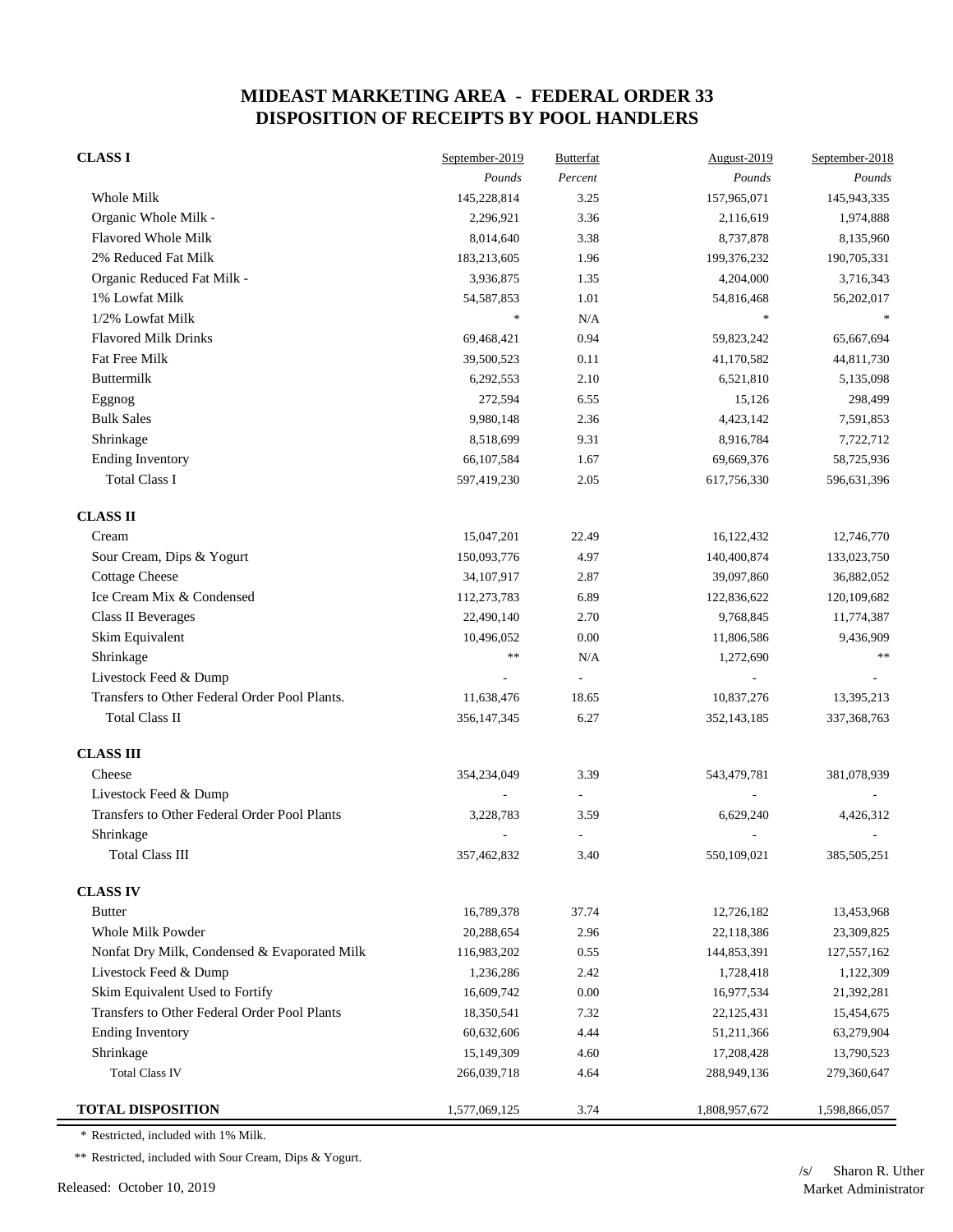| <b>CLASS I</b>                                | October-2019  | <b>Butterfat</b>         | September-2019           | October-2018  |
|-----------------------------------------------|---------------|--------------------------|--------------------------|---------------|
|                                               | Pounds        | Percent                  | Pounds                   | Pounds        |
| Whole Milk                                    | 165,542,363   | 3.26                     | 145,228,814              | 158,758,979   |
| Organic Whole Milk -                          | 2,075,380     | 3.48                     | 2,296,921                | 2,102,429     |
| <b>Flavored Whole Milk</b>                    | 8,820,015     | 3.41                     | 8,014,640                | 8,846,494     |
| 2% Reduced Fat Milk                           | 207,700,568   | 1.96                     | 183,213,605              | 206, 665, 653 |
| Organic Reduced Fat Milk -                    | 4,665,889     | 1.39                     | 3,936,875                | 5,080,198     |
| 1% Lowfat Milk                                | 57,752,347    | 0.99                     | 54, 587, 853             | 58,526,922    |
| 1/2% Lowfat Milk                              | $\ast$        | N/A                      | $\frac{d\mathbf{r}}{dt}$ |               |
| <b>Flavored Milk Drinks</b>                   | 75,374,336    | 0.93                     | 69,468,421               | 69,465,269    |
| Fat Free Milk                                 | 42,828,235    | 0.12                     | 39,500,523               | 48,327,574    |
| Buttermilk                                    | 7,251,668     | 2.14                     | 6,292,553                | 7,163,159     |
| Eggnog                                        | 2,005,418     | 6.31                     | 272,594                  | 1,590,268     |
| <b>Bulk Sales</b>                             | 8,983,094     | 2.44                     | 9,980,148                | 9,465,485     |
| Shrinkage                                     | 5,756,853     | 8.07                     | 8,518,699                | 3,812,880     |
| <b>Ending Inventory</b>                       | 71,494,185    | 1.68                     | 66,107,584               | 58,739,547    |
| <b>Total Class I</b>                          | 660,250,351   | 2.03                     | 597,419,230              | 638,544,857   |
| <b>CLASS II</b>                               |               |                          |                          |               |
| Cream                                         | 19,550,177    | 25.18                    | 15,047,201               | 14,383,385    |
| Sour Cream, Dips & Yogurt                     | 153,528,559   | 5.29                     | 150,093,776              | 143,032,964   |
| <b>Cottage Cheese</b>                         | 32,016,067    | 3.06                     | 34,107,917               | 35,792,923    |
| Ice Cream Mix & Condensed                     | 110,435,810   | 7.84                     | 112,273,783              | 124,028,744   |
| Class II Beverages                            | 15,926,130    | 2.73                     | 22,490,140               | 11,473,890    |
| Skim Equivalent                               | 10,484,724    | 0.00                     | 10,496,052               | 8,183,848     |
| Shrinkage                                     | 165,556       | 6.29                     | **                       | 17,222        |
| Livestock Feed & Dump                         |               | $\overline{\phantom{a}}$ |                          |               |
| Transfers to Other Federal Order Pool Plants. | 9,494,540     | 15.88                    | 11,638,476               | 16,947,248    |
| <b>Total Class II</b>                         | 351,601,563   | 7.00                     | 356, 147, 345            | 353,860,224   |
| <b>CLASS III</b>                              |               |                          |                          |               |
| Cheese                                        | 297, 303, 192 | 3.57                     | 354,234,049              | 503,990,458   |
| Livestock Feed & Dump                         |               |                          |                          |               |
| Transfers to Other Federal Order Pool Plants  | 996,382       | 3.56                     | 3,228,783                | 3,655,395     |
| Shrinkage                                     |               | $\overline{\phantom{a}}$ |                          |               |
| <b>Total Class III</b>                        | 298,299,574   | 3.57                     | 357,462,832              | 507,645,853   |
| <b>CLASS IV</b>                               |               |                          |                          |               |
| <b>Butter</b>                                 | 19,797,789    | 36.03                    | 16,789,378               | 15,522,029    |
| Whole Milk Powder                             | 16,673,002    | 2.36                     | 20,288,654               | 21,423,903    |
| Nonfat Dry Milk, Condensed & Evaporated Milk  | 159,788,866   | 0.46                     | 116,983,202              | 152,318,758   |
| Livestock Feed & Dump                         | 1,913,161     | 2.24                     | 1,236,286                | 1,514,638     |
| Skim Equivalent Used to Fortify               | 23,195,899    | 0.00                     | 16,609,742               | 19,750,201    |
| Transfers to Other Federal Order Pool Plants  | 16,806,165    | 6.99                     | 18,350,541               | 16,707,946    |
| <b>Ending Inventory</b>                       | 49, 101, 736  | 5.51                     | 60,632,606               | 53,625,390    |
| Shrinkage                                     | 16,599,486    | 4.39                     | 15,149,309               | 13,626,824    |
| <b>Total Class IV</b>                         | 303,876,104   | 4.25                     | 266,039,718              | 294,489,689   |
| <b>TOTAL DISPOSITION</b>                      | 1,614,027,592 | 3.82                     | 1,577,069,125            | 1,794,540,623 |

\* Restricted, included with 1% Milk.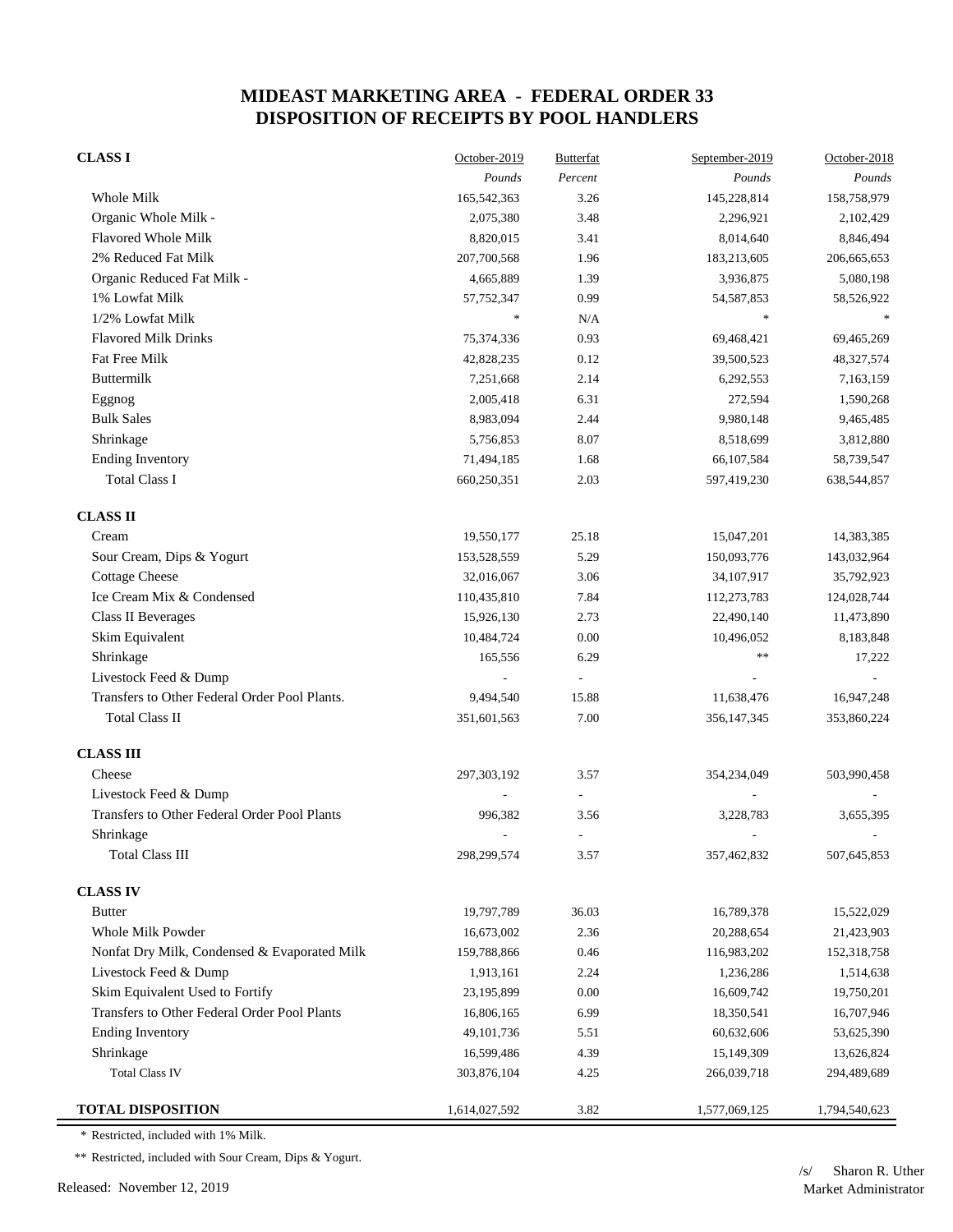| <b>CLASS I</b>                                | November-2019 | <b>Butterfat</b> | October-2019  | November-2018 |
|-----------------------------------------------|---------------|------------------|---------------|---------------|
|                                               | Pounds        | Percent          | Pounds        | Pounds        |
| Whole Milk                                    | 146,273,634   | 3.34             | 165,542,363   | 159,374,745   |
| Organic Whole Milk -                          | 2,263,232     | 3.52             | 2,075,380     | 2,326,701     |
| <b>Flavored Whole Milk</b>                    | 7,136,354     | 3.46             | 8,820,015     | 8,359,186     |
| 2% Reduced Fat Milk                           | 189,716,392   | 1.97             | 207,700,568   | 207,725,863   |
| Organic Reduced Fat Milk -                    | 4,707,261     | 1.43             | 4,665,889     | 5,171,995     |
| 1% Lowfat Milk                                | 50,536,010    | 1.00             | 57,752,347    | 56,902,442    |
| 1/2% Lowfat Milk                              | $\frac{1}{2}$ | N/A              | $\ast$        |               |
| <b>Flavored Milk Drinks</b>                   | 60,996,989    | 0.97             | 75,374,336    | 61,681,560    |
| Fat Free Milk                                 | 39,233,241    | 0.12             | 42,828,235    | 47,210,243    |
| Buttermilk                                    | 6,892,413     | 2.43             | 7,251,668     | 8,292,855     |
| Eggnog                                        | 4,841,537     | 6.32             | 2,005,418     | 5,891,674     |
| <b>Bulk Sales</b>                             | 6,994,008     | 2.63             | 8,983,094     | 4,505,579     |
| Shrinkage                                     | 5,206,475     | 12.21            | 5,756,853     | 4,021,218     |
| <b>Ending Inventory</b>                       | 72,141,412    | 1.68             | 71,494,185    | 69,213,220    |
| <b>Total Class I</b>                          | 596,938,958   | 2.12             | 660,250,351   | 640, 677, 281 |
| <b>CLASS II</b>                               |               |                  |               |               |
| Cream                                         | 18,853,638    | 23.87            | 19,550,177    | 14,364,171    |
| Sour Cream, Dips & Yogurt                     | 129,045,610   | 6.05             | 153,528,559   | 86,740,781    |
| <b>Cottage Cheese</b>                         | 28,858,737    | 2.81             | 32,016,067    | 32,106,540    |
| Ice Cream Mix & Condensed                     | 73,998,398    | 8.71             | 110,435,810   | 88,513,398    |
| <b>Class II Beverages</b>                     | 22,546,354    | 1.67             | 15,926,130    | 14,994,797    |
| Skim Equivalent                               | 7,869,713     | 0.00             | 10,484,724    | 6,925,380     |
| Shrinkage                                     | **            | N/A              | 165,556       | 511,378       |
| Livestock Feed & Dump                         |               | L,               |               |               |
| Transfers to Other Federal Order Pool Plants. | 7,777,615     | 17.69            | 9,494,540     | 15,832,271    |
| <b>Total Class II</b>                         | 288,950,065   | 7.37             | 351,601,563   | 259,988,716   |
| <b>CLASS III</b>                              |               |                  |               |               |
| Cheese                                        | 253,157,930   | 3.78             | 297,303,192   | 510, 135, 428 |
| Livestock Feed & Dump                         |               |                  |               | 1,863,816     |
| Transfers to Other Federal Order Pool Plants  | 361,020       | 6.51             | 996,382       | 5,876,718     |
| Shrinkage                                     |               |                  |               | 13,654,838    |
| <b>Total Class III</b>                        | 253,518,950   | 3.78             | 298,299,574   | 531,530,800   |
| <b>CLASS IV</b>                               |               |                  |               |               |
| <b>Butter</b>                                 | 19,844,183    | 35.66            | 19,797,789    | 17,716,615    |
| Whole Milk Powder                             | 17,846,146    | 2.72             | 16,673,002    | 19,449,869    |
| Nonfat Dry Milk, Condensed & Evaporated Milk  | 169,234,661   | 0.90             | 159,788,866   | 155,933,550   |
| Livestock Feed & Dump                         | 1,932,959     | 3.01             | 1,913,161     |               |
| Skim Equivalent Used to Fortify               | 15,684,575    | $0.00\,$         | 23,195,899    | 19,106,583    |
| Transfers to Other Federal Order Pool Plants  | 18,130,207    | 6.76             | 16,806,165    | 12,595,289    |
| <b>Ending Inventory</b>                       | 62,038,671    | 5.52             | 49, 101, 736  | 43,020,741    |
| Shrinkage                                     | 15,441,802    | 4.63             | 16,599,486    |               |
| <b>Total Class IV</b>                         | 320, 153, 204 | 4.44             | 303,876,104   | 267,822,647   |
| <b>TOTAL DISPOSITION</b>                      | 1,459,561,177 | 3.95             | 1,614,027,592 | 1,700,019,444 |

\* Restricted, included with 1% Milk.